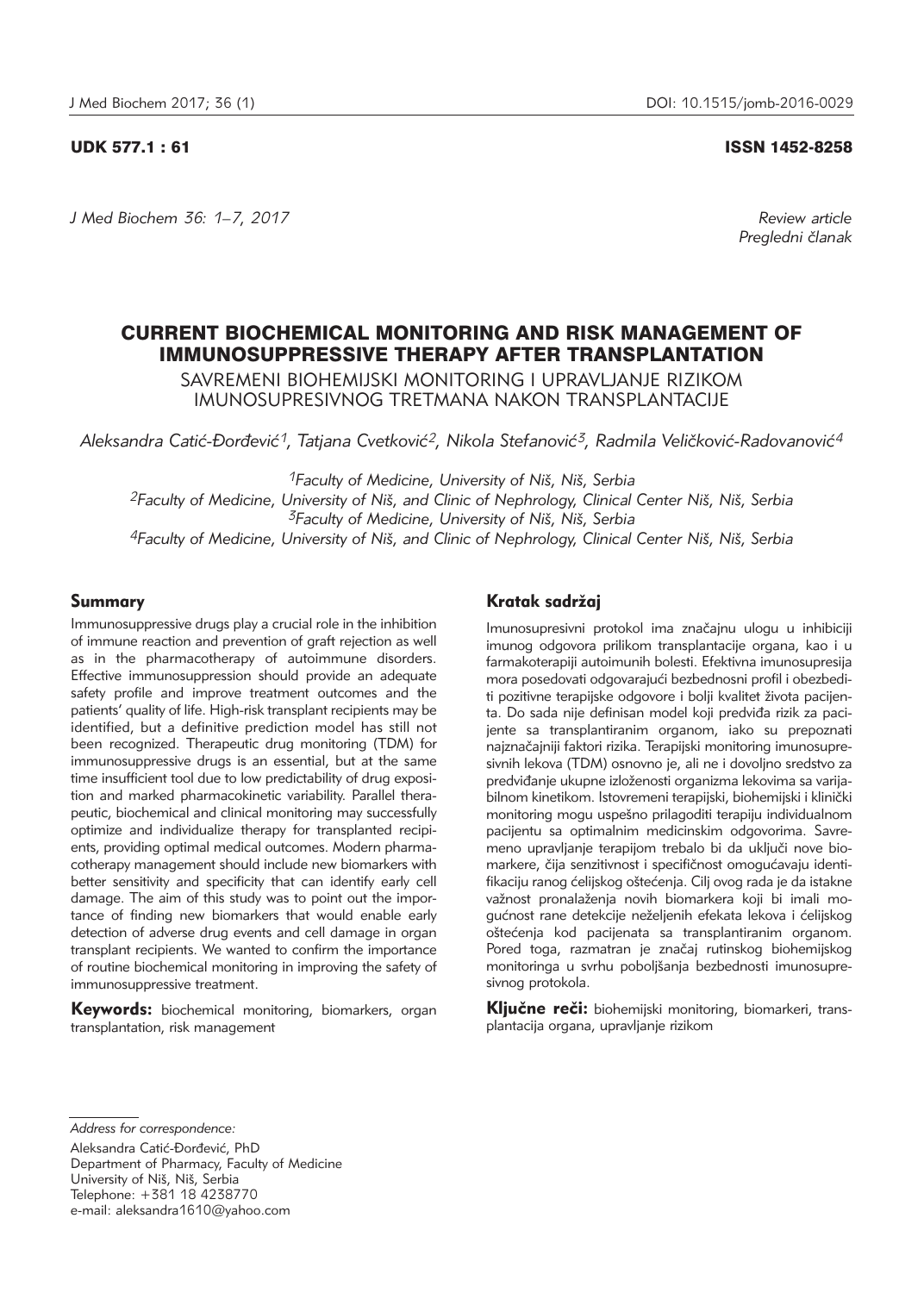### **Introduction**

Immunosuppressive drugs play a crucial role in the inhibition of immune reaction and prevention of graft rejection as well as in the pharmacotherapy of autoimmune disorders. Immunosuppression undergoes four stages in patients with transplanted organs: desensitization, induction of immunosuppression, maintenance therapy and treatment of graft rejection episodes (1). Effective immunosuppression must provide an adequate safety profile and favorable treatment outcomes. In everyday clinical practice, however, a relatively high proportion of patients on immunosuppressive treatment may experience under-immunosuppression or over-immunosuppression (2, 3). Nowadays, a tertiary or quaternary protocol has a better risk benefit ratio due to lower individual doses of each immunosuppressant. The most commonly used immunosuppressive drugs are: antimetabolites (azathioprine, mycophenolate mofetil - MMF), calcineurin inhibitors – CNI (tacrolimus – Tac, cyclosporine A – CyA), inhibitors of mammalian target of rapamycin – mTOR (sirolimus, everolimus) and monoclonal antibodies. Also, corticosteroids are an important part of an immunosuppression protocol. The SYMPHONY study suggested better safety and efficacy treatment profiles of low-dose immunosuppressive regimens compared with standard-dose regimens in renal transplant recipients (4).

High-risk transplant recipients can be identified, but no definitive prediction model exists. In order to minimize the side and toxic effects of immunosuppressants in setting a drug regimen, the following should be considered:

- indication
- associated disease
- the characteristics of the patient
- the pharmacokinetic profile of the drug
- co-administered immunosuppressive therapy
- other drugs and dietary or herbal products in therapy.

Simultaneous risk management, which includes development of risk models and constant evaluation of therapeutic regimens, leads to better clinical effectiveness and cost-effectiveness of pharmacotherapy and better patients' quality of life (5). A low therapeutic index, high potential for drug–drug interactions, severe toxicity, and pharmacokinetic variability of the immunosuppressive drugs may justify the implementation of risk management in order to improve the efficacy and safety of immunosuppression and therefore patient and graft long-term survival (6, 7).

Therapeutic drug monitoring (TDM) for immunosuppressive drugs is an essential, but at the same time insufficient tool due to low predictability of drug exposition and marked pharmacokinetic variability caused by different factors, including genetic polymorphism of metabolizing enzymes and drug transporters. Hence, parallel therapeutic, biochemical and clinical monitoring may successfully optimize and individualize therapy for transplanted recipients providing optimal medical outcomes (8, 9).

Monitoring of selected biochemical biomarkers may indicate early organ damage, adverse effects of immunosuppressive treatment and/or organ rejection. Therefore, it may provide adequate evaluation of the therapy safety profile (10). The standard biochemical markers of organ injury are an important part of the biochemical monitoring of transplanted patients, but there is a constant tendency to find new, specific markers that would indicate changes in subcellular structures and help prevent problems (11, 12). The aim of this study was to point out the importance of finding new biomarkers that would enable early detection of adverse drug events and cell damage within organ transplant recipients. Moreover, we wanted to confirm the importance of routine biochemical monitoring in improving the safety of immunosuppressive treatment.

## Immunosuppressive protocol in organ transplantation

The advancing science of immunosuppression and novel drugs have led to more transplants, longer graft survival and better quality of life for transplanted patients. Furthermore, a priority in the long-term immuno suppressive therapy is to give opportunity for graft survival, but also for reduction of side effects and proper evaluation of efficacy and safety regimens (4).

An immunosuppressive regimen is always a combination of several immunosuppressive drugs chosen in relation to the type of disease, intervention, characteristics of drugs and patient. Development of opportunistic microbial infections and a spectrum of unique cancers, many of which are caused by oncogenic viruses, represent important adverse events in immunosuppressive therapy (7).

Frequent side and toxic effects of the most commonly used immunosuppressive drugs are given in *Table I*. Tertiary or quaternary immunosuppressive protocols showed a better risk benefit ratio compared with only one drug treatment. For example, numerous studies have confirmed the protective influence of mycophenolate mofetil against the toxic effects on kidneys, liver and heart induced by tacrolimus (13, 14).

Regular monitoring of standard biochemical parameters in patients under an immunosuppressive protocol might help in immunosuppressive dose adjustments and evaluation of adverse effects of immuno suppressive therapy, which confirms a previous investigation conducted among kidney transplant recipients in the early post-transplantation period (15, 16).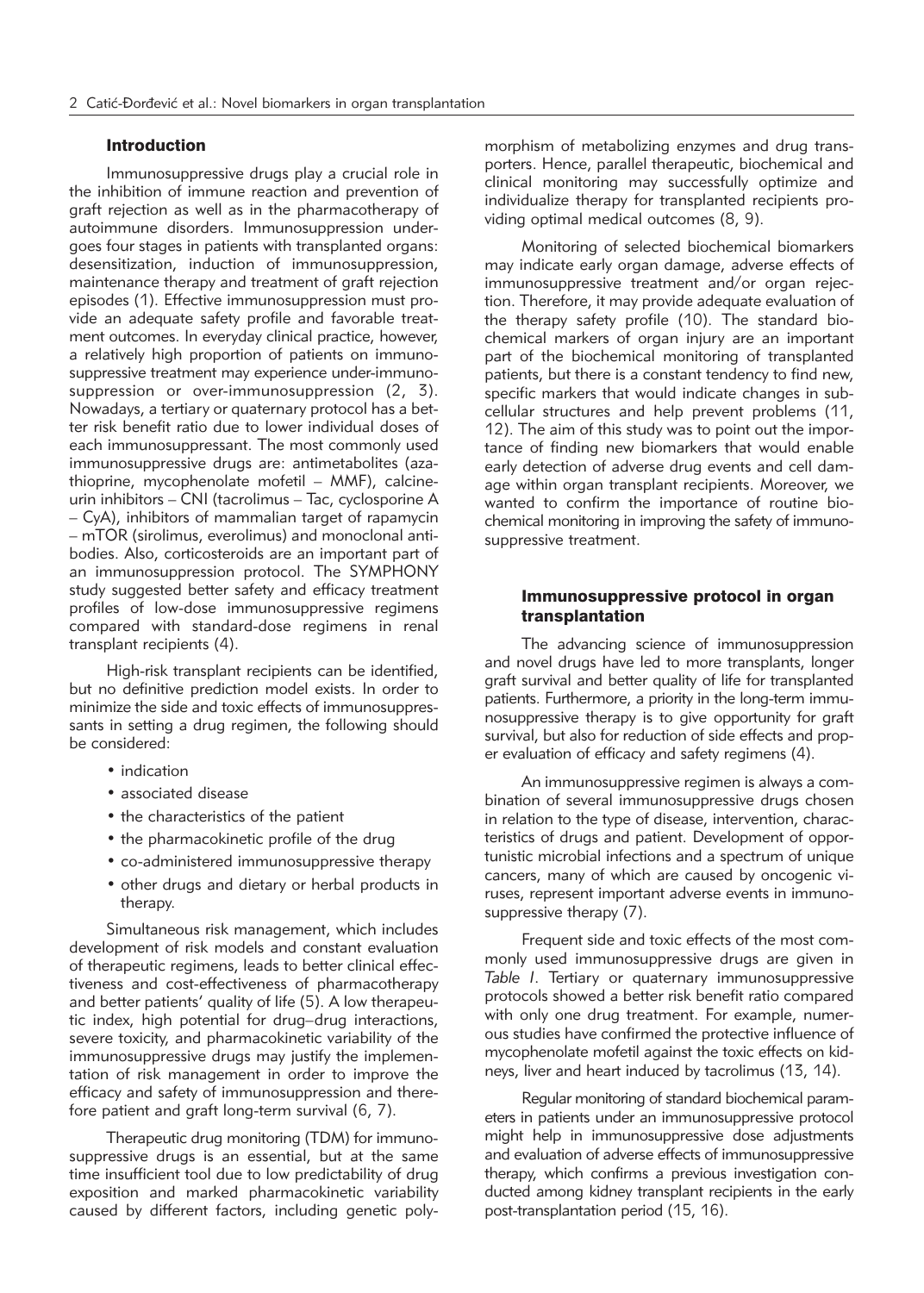| Immunosuppressive drugs                                                                                                                                                                                                                                   | Side effects                                                                                                                                                                                                                                                                                                       | <b>Toxicity</b>                                                        |
|-----------------------------------------------------------------------------------------------------------------------------------------------------------------------------------------------------------------------------------------------------------|--------------------------------------------------------------------------------------------------------------------------------------------------------------------------------------------------------------------------------------------------------------------------------------------------------------------|------------------------------------------------------------------------|
| Tacrolimus                                                                                                                                                                                                                                                | hypertension, neurological side effects<br>(tremor, headache, neuralgia,<br>peripheral neuropathy)                                                                                                                                                                                                                 | nephrotoxicity,<br>hepatotoxicity,<br>cardiotoxicity,<br>neurotoxicity |
| Cyclosporine A                                                                                                                                                                                                                                            | hypertension, hyperlipidemia,<br>neurological side effects (tremor, headache,<br>neuralgia, peripheral neuropathy), hirsutism,<br>gingivitis, gum hyperplasia, hypomagnesemia                                                                                                                                      | nephrotoxicity,<br>hepatotoxicity,<br>cardiotoxicity,<br>neurotoxicity |
| Mycophenolate<br>mofetil/mycophenolic acid                                                                                                                                                                                                                | gastrointestinal side effects (abdominal pain,<br>embrio-fetal toxicity,<br>nausea, diarrhea) and hematological side effects<br>neurotoxicity<br>(anemia, leukopenia)                                                                                                                                              |                                                                        |
| Sirolimus                                                                                                                                                                                                                                                 | hernia, hyperlipidemia, edema, anemia,<br>proteinuria, thrombotic microangiopathy,<br>thrombosis, pneumonitis                                                                                                                                                                                                      | nephrotoxicity                                                         |
| Corticosteroids                                                                                                                                                                                                                                           | susceptibility to infection, impaired wound healing,<br>growth suppression in children, osteoporosis, aseptic<br>necrosis of bone, cataracts, glucose intolerance,<br>hypertension, emotional liability, insomnia, manic and<br>depressive psychosis, gastric ulcers, hyperlipidemia,<br>polyphagia, obesity, acne | hepatotoxicity                                                         |
| Monoclonal Antibodies<br>infections, malignancies, hematological<br>complications (leukopenia and thrombocytopenia),<br>flu-like symptoms, hypotension, tachycardia,<br>pyrexia, chills/rigors, nausea, urticaria, dyspnea,<br>rash, emesis, bronchospasm |                                                                                                                                                                                                                                                                                                                    |                                                                        |

Table I An overview of the side effects and toxicity potential of immunosuppressive drugs.

Finding the ideal therapeutic regimen for immunosuppressive drugs is the result of knowledge of existing biomarkers, their sensitivity, and the possibilities of newly discovered biomarkers. During the biochemical monitoring of patients on immunosuppressive therapy, three types of biomarkers are discussed: those associated with the risk of rejection (alloreactivity/tolerance) and those reflecting individual response to an immunosuppressive protocol (2, 7, 17). Modern risk management of immunosuppressive therapy includes the pharmacokinetic and pharmacoeconomic approach, with biomarkers as an important prediction factor. Identification of novel biomarkers with more sensitivity and specificity and their integration in a mathematic model is a way to an optimal clinical outcome (18).

#### Biomarkers after organ transplantation and risk management

Renal function can be estimated by standard biochemical parameters including serum levels of creatinine, urea, potassium, sodium, calcium, as well as urine levels of albumin,  $\alpha_1$ - and  $\beta_2$ -microglobulin. They may confirm the existence of kidney damage, but do not reveal the mechanisms and places of damage with sufficient precision. This is an indication for the investigation of more specific early cell damage biomarkers, which could lead to an adequate medical reaction (19). The first disadvantage of serum creatinine is the fact that its serum concentration depends on age, gender, muscle mass, muscle metabolism, co-administered drugs and hydration status. Also, serum creatinine concentrations may not change until a significant amount of kidney function has already been lost. Moreover, only a few days post-transplantation, when steady state equilibrium has been reached, serum creatinine concentration shows the accurate status of the kidney function (20). Co-medication drugs may also influence serum creatinine concentration or the analytic procedure, which is shown in *Table II*.

Risk management of organ transplant recipients requires the use of the early biomarkers of acute or chronic kidney and liver injury as well. This may provide a better prognosis for clinical outcomes and improve the quality of life with decreasing medical costs (21, 22).

Recent studies have aimed to relate biomarkers to the indications which will be of particular benefit for timely information on the precise location of damage.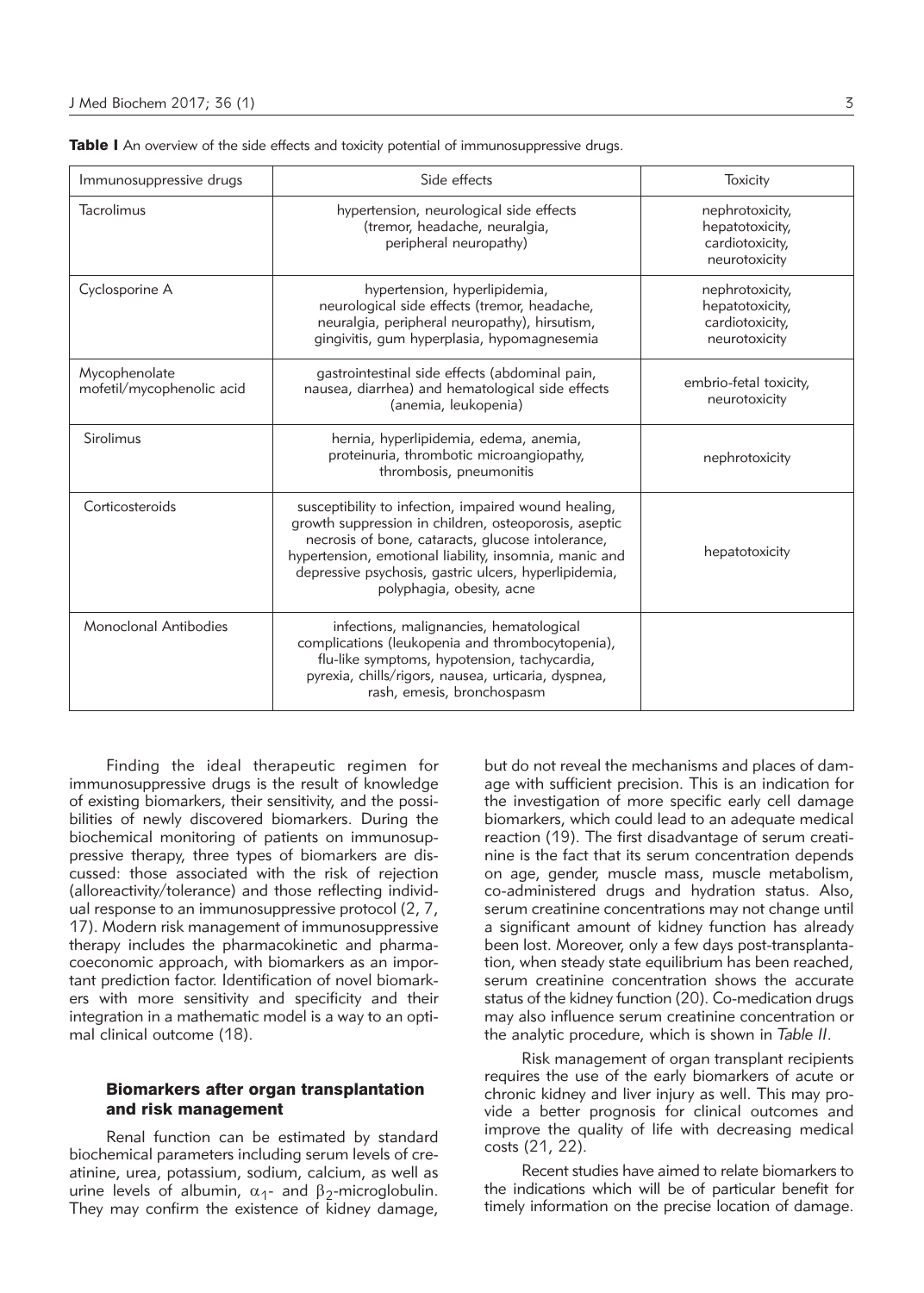|        | Mechanism                            |                                               |                                          |
|--------|--------------------------------------|-----------------------------------------------|------------------------------------------|
|        | Decreased<br>creatinine<br>secretion | Increased<br>creatinine<br>production         | Interference<br>with assays              |
| Causes | Trimethoprim<br>Ranitidine           | Finofibrates<br>Rhabdomyolysis<br>Meat intake | Flucytosine<br>Acetoacetate<br>Cefoxitin |

Table II Influence of drugs on serum creatinine level.

The markers might be found below: cystatin C (CysC), neutrophil gelatinase associated lipocalin (NGAL), kidney injury molecule (KIM-1), urinary N-acetylglucosaminidase (NAG), fatty acid binding protein L (L-FABP), Micro RNAs (miRNAs). The explanation of the mechanisms of the renal function impairment on the subcellular level after transplantation, led to numerous potential nephrotoxicity biomarkers. Interleukin (IL) 18, as well as IL6 and IL8 are some of the new high-sensitivity markers of tubular damage and might represent an improvement of diagnosis and prognosis for the patient.

Previous investigation showed that the increase in the level of CysC occurs while other parameters of renal function are still at a normal level (23). It should be noted that structural damage to the kidneys may exist and be detected independently of reversible functional damage, but both require early diagnosis and intervention or otherwise may cause irreversible damage. The use of CysC in routine clinical practice provides better understanding and interpretation of the nature of existing damage and helps the risk management plan (23, 24).

Andersen et al. (25) suggest using CysC as a more sensitive marker of renal function compared to plasma creatinine – especially in situations in which there is only a moderate decrease in glomerular filtration rate (GFR). In the »creatinine blind area« CysC may have advantage in the diagnostics of initial renal impairment. Especially after renal transplantation, CysC enzymatic measurements can detect early GFR impairment after renal transplantation in adults. Research of Astenazi et al. focused on CysC, NGAL, osteopontin, clusterin, and  $\alpha$ -glutathione S-transferase and aimed to determine whether these biomarkers can predict im portant clinical outcomes (26). Wei et al. (24) also showed that serum and urine levels of CysC are sensitive markers of renal function. The level of CysC as a kidney damage marker should be considered by taking into account factors such as the characteristics of patients and analytic assays as well as the plasma level of bilirubin. The increase in serum bilirubin and CysC at the same time indicates liver damage.

Neutrophil gelatinase associated lipocalin is a protein of the lipocalin family, which grows through neutrophils and other epithelial cells (including aggregation proximal tubules chains). As a new and a very sensitive, specific and promising biomarker of renal function, NGAL appeared in 2008 (27). Previous studies indicate that the NGAL monitoring is an important predictor of renal dysfunction, providing an opportunity for much earlier reaction in different acute kidney injuries and a variety of clinical situations of chronic kidney dysfunction (28–30). Further larger cohorts, which would include multiple clinical situations, may validate the sensitivity and specificity of NGAL concentration measurements as well as the pharmacoeconomics of its introduction in routine clinical practice. There are numerous studies which show that the measurement of serum NGAL level with considerable specificity and full sensitivity makes it possible to predict the incidence of acute renal failure after a renal graft. For this reason, this biomarker can be used in the clinical examinations of transplanted patients (28).

Previous studies also showed that the monitoring of NAG urine activity is useful in the evaluation of early proximal tubule damage (31) and in predicting the long-term function of the transplanted kidneys recipients (32, 33).

After liver transplantation, it is necessary to secure stable graft function as well as identification of early cell damage by immunosuppressive drugs in the immunosuppressed patients. Drugs can directly damage the hepatocyte in a dose-dependent predictable manner or by idiosyncrasy or during metabolic activation (34). Structural hepatocyte damage and tissue necrosis, formation of the antigen complex, as well as toxic effects of drugs might be the cause of changes in the value of biochemical parameters representing the liver function status. The standard diagnostic procedure is a combination of clinical observation, reading of the value of activity of transaminases, INR extension, increased levels of gamma GT, LDH and bilirubin as routine biochemical parameters, and often liver biopsy.

Clark et al. (11) suggested that promising biomarkers may provide information on the hepatic specificity of an injury like micro RNA-122 or keratin-18 for mechanistic liver insight. However, these biomarkers have not been formally qualified and are not in routine clinical use yet (35). Risk management is crucial for graft survival, as well as the patients' quality of life, because the exclusion of a drug from therapy in immunosuppressed patients due to liver damage is not often the best choice. Pharmaco economics of immunosuppressive therapy involves a series of decisions which ensure better health outcomes for the patient.

Biochemical monitoring of liver function points to miRNAs as biomarkers of higher sensitivity than the existing routine markers such as alanine aminotransferase (ALT) and troponins (36). The development of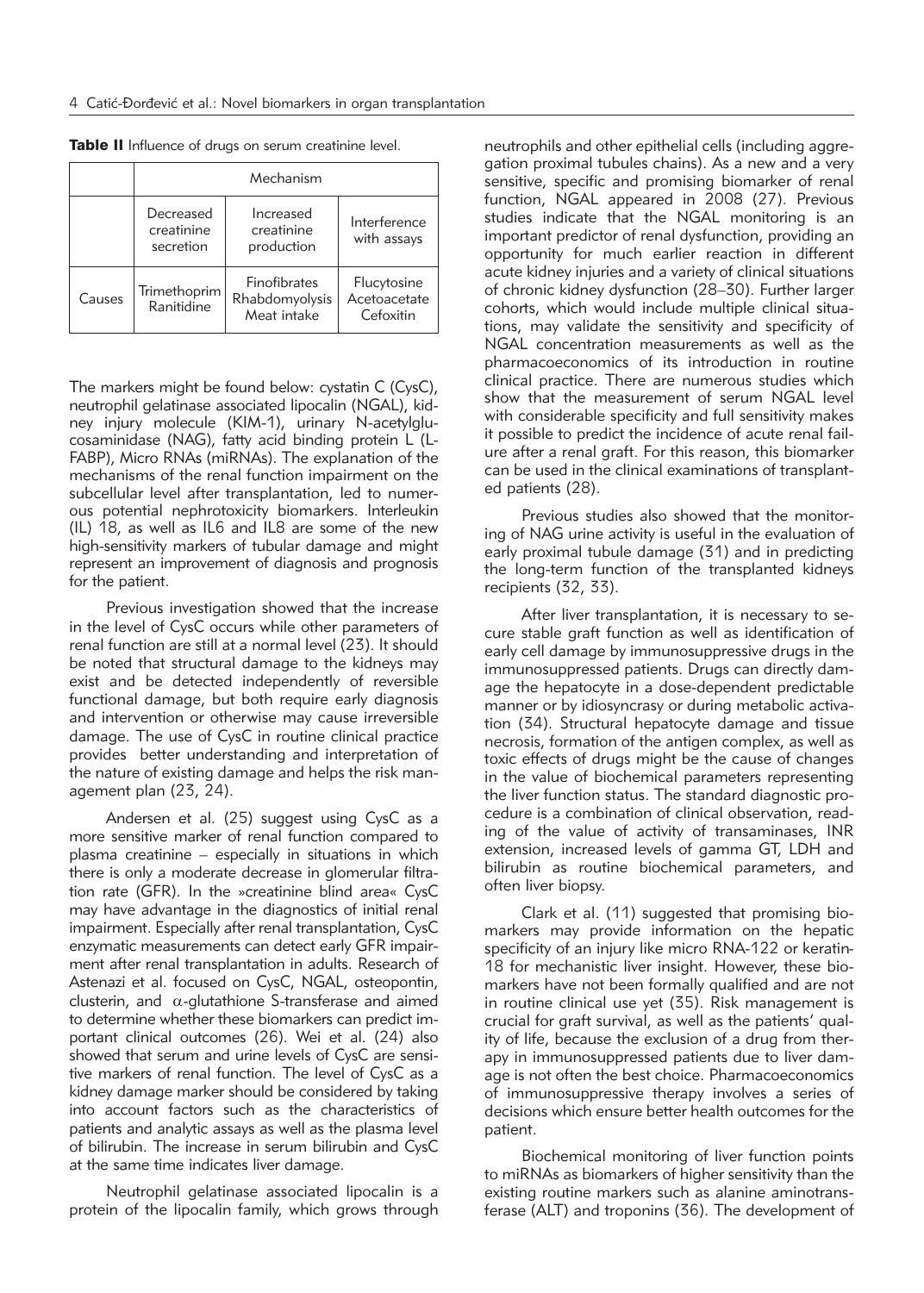Table III Biomarkers of neural damage.

| Protein based Biomarker                                       | Endpoint                                                        |  |
|---------------------------------------------------------------|-----------------------------------------------------------------|--|
| GFAP (glial fibrillary acidic protein)                        | Biomarker of all types of neural<br>(neuronal and glial) damage |  |
| MAP-2 (microtubule-associated protein)                        | Biomarker of dendritic injury                                   |  |
| F2-IsoPs (F2-iso prostanes)                                   | Indirect measurement of oxidative injury                        |  |
| MBP (myelin basic protein)                                    | Biomarker of myelin disruption                                  |  |
| Neurofilament (light chain and<br>phosphorylated heavy chain) | Biomarkers of axonal injury                                     |  |

miRNA based diagnostic might influence the diagnosis and medical activity in patients on immunosuppressive therapy. MicroRNAs (miRNAs), as a group of new biomarkers, are short single-stranded RNA non- -coding sequences that have a role in the post-transcriptional regulation of genes. One of the most clearly established roles for miRNAs is their contribution to organism development and cell differentiation, which makes miRNAs an indicator for cell damage detection. Nowadays, miRNA profiling is incorporated into the process of drug safety testing, first of all in hepatotoxicity and cardiotoxicity testing (37). Due to their tissue specificity, miRNAs show rapid and tissue-specific change in body fluids induced by cell injury. In addition, while circulating miRNAs are stable, the level of extracellular miRNAs differs between healthy and diseased individuals (38). The confirmation of miRNA biomarkers requires validation of the miRNA specific tissue expression profiles and determination of specific miRNA expression following cellular damage. They are investigated as markers of diagnosis and prognosis of drug induced kidney injury (39, 40).

Diagnostics of neuronal damage is achieved by using a combination of data derived from functional tests, electrophysiological measurements and histopathologic analysis of tissue. Neurotoxicity has been linked to a number of common drugs, but efficient and accurate methods to detect neuronal damage are still lacking. There are two groups of neurological damage biomarkers: fluid-based and protein-based. Biomarkers that are measurable with minimally invasive techniques, such as biological fluid-based markers (found in serum, plasma, urine and cerebrospinal fluid) could provide the opportunity for better diagnostic and treatment assessments (41). A few biomarkers associated with nervous tissue damage have been validated for routine use in clinical practice, but they fail to demonstrate predictive clinical value. Additionally, because the gene expression in neural cells is modified when cells are damaged, biofluids represent an opportunity for identifying alterations in cellular RNA. Some of the promising neurotoxicity

biomarkers are listed in *Table III*. These biomarkers indicate specific types of neural damage associated with neurotoxicity (41).

#### **Conclusion**

Modern immunosuppressive protocols should offer higher graft survival rates and better patients' quality of life with medical costs minimization. Therapeutic drug monitoring is the basis of rational pharmacotherapy in transplant recipients. Still, TDM is an insufficient tool for achieving optimal treatment outcomes due to genetic polymorphisms and drug pharmacokinetic variability. This may lead to unexpected clinical responses. Generally, regular biochemical monitoring could provide information regarding graft and patient status, which can be essential in the risk management. Early diagnosis of rejection episodes or toxic effects of particular immunosuppressives gives the opportunity of adequate response. Early medical response means better clinical outcomes and decreased treatment costs. Finding new biomarkers with better sensitivity and specificity which could indicate changes at the level of cellular damage and their introduction in clinical practice may be justified through better cost/benefit and cost/effectiveness ratios. Therefore, research that may lead to the introduction of novel biomarkers in routine practice under particular circumstances is of utmost importance.

*Acknowledgement*. The financial support of this work by the Ministry of Education and Science of the Republic of Serbia (Grant No. 41018) is gratefully acknowledged.

#### Conflict of interest statement

The authors stated that they have no conflicts of interest regarding the publication of this article.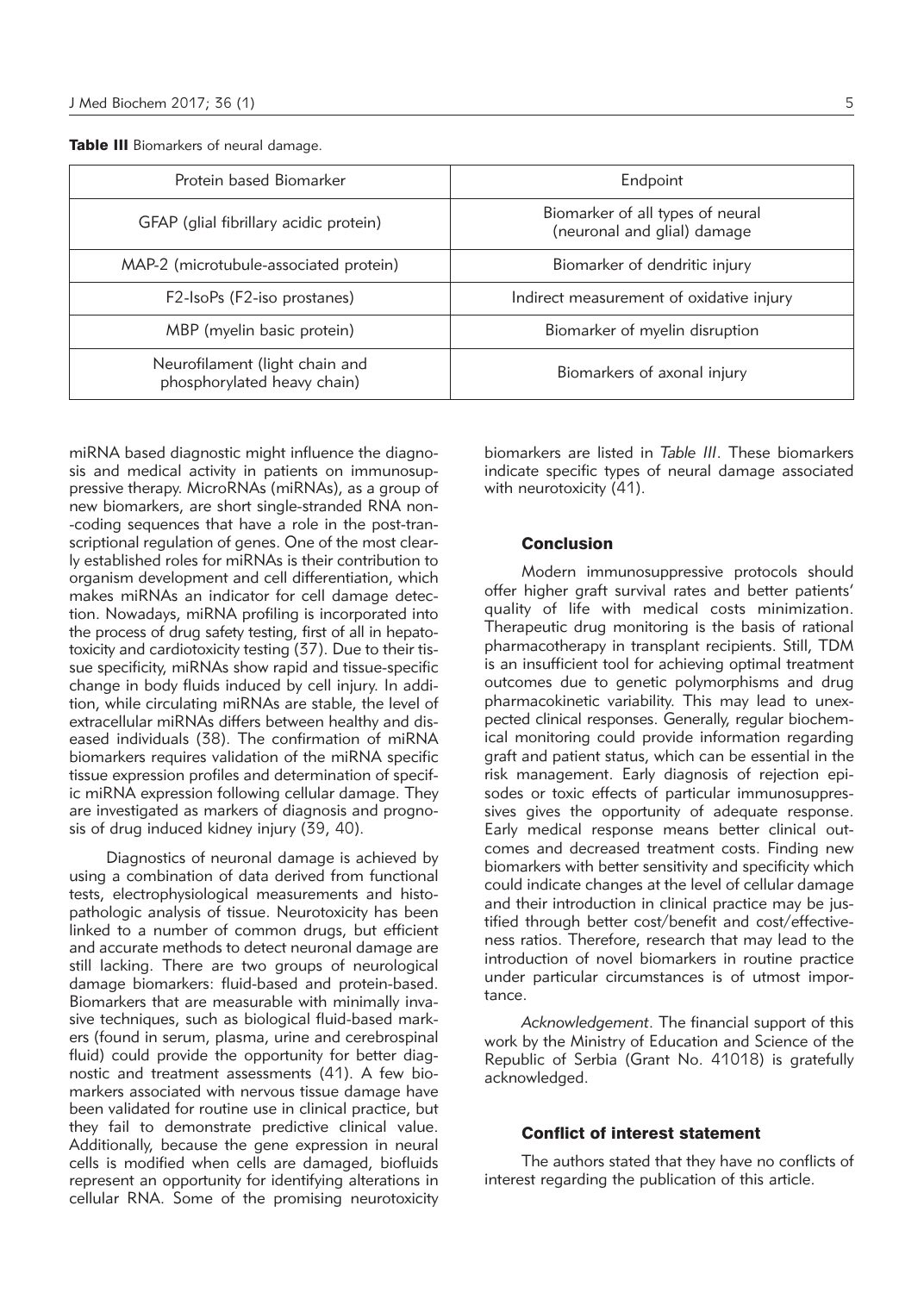#### **References**

- 1. Tedesco-Silva H, Peddi VR, Sánchez-Fructuoso A, Marder BA, Russ GR, Diekmann F, et al. Open-Label, Randomized Study of Transition From Tacrolimus to Sirolimus Immuno suppression in Renal Allograft Recipients. Transplant Direct 2016; 2: e69.
- 2. Brunet M, Shipkova M, van Gelder T, Wieland E, Sommerer C, Budde K, et al. Barcelona Consensus on Biomarker-Based Immunosuppressive Drugs Management in Solid Organ Transplantation. Ther Drug Monit 2016; 38: 1–20.
- 3. Nashan B, Abbud-Filho M, Citterio F. Prediction, prevention, and management of delayed graft function: where are we now? Clin Transplant 2016; 30: 1198–208.
- 4. Ekberg H, Bernasconi C, Nöldeke J, Yussim A, Mjörnstedt L, Erken U, et al. Cyclosporine, tacrolimus and sirolimus retain their distinct toxicity profiles despite low doses in the Symphony study. Nephrol Dial Transplant 2010; 25: 2004–10.
- 5. Jones-Hughes T, Snowsill T, Haasova M, Coelho H, Crathorne L, Cooper C, et al. Immunosuppressive therapy for kidney transplantation in adults: a systematic review and economic model. Health Technol Assess 2016; 20: 1–594.
- 6. Basta-Jovanovic G, Bogdanovic Li, Radunovic M, Prostran M, Naumovic R, Simic-Ogrizovic S, et al. Acute Renal Failure – A Serious Complication in Patients After Kidney Transplantation. Curr Med Chem 2016; 23: 2012–7.
- 7. Katabathina V, Menias CO, Pickhardt P, Lubner M, Prasad SR. Complications of Immunosuppressive Therapy in Solid Organ Transplantation. Radiol Clin North Am 2016; 54: 303–19.
- 8. Dharnidharka VR, Schnitzler MA, Chen J, Brennan DC, Axelrod D, Segev DL, et al. Differential Risks for Adverse Outcomes 3-Years after Kidney Transplantation Based on Initial Immunosuppression Regimen: A National Study. Transpl Int 2016; 29: 1226–36.
- 9. Shihab F, Christians U, Smith L, Wellen JR, Kaplan B. Focus on mTOR inhibitors and tacrolimus in renal transplantation: pharmacokinetics, exposure-response relationships, and clinical outcomes. Transpl Immunol 2014; 31: 22–32.
- 10. Brunkhorst LC, Fichtner A, Höcker B, Burmeister G, Ahlenstiel-Grunow T, Krupka K, et al. Efficacy and Safety of an Everolimus- vs. a Mycophenolate Mofetil-Based Regimen in Pediatric Renal Transplant Recipients. PLoS One 2015; 10: e0135439.
- 11. Clarke JI, Dear JW, Antoine DJ. Recent advances in biomarkers and therapeutic interventions for hepatic drug safety – false dawn or new horizon? Expert Opin Drug Saf 2016; 15: 625–34.
- 12. Beck J, Oellerich M, Schulz U, Schauerte V, Reinhard L, Fuchs U, et al. Donor-Derived Cell-Free DNA Is a Novel Universal Biomarker for Allograft Rejection in Solid Organ Transplantation. Transplant Proc 2015; 47: 2400–3.
- 13. Ferjani H, Timoumi R, Amara I, Abid S, Achour A, Bacha H, et al. Beneficial effects of mycophenolate mofetil on

cardiotoxicity induced by tacrolimus in wistar rats. Exp Biol Med (Maywood) 2015; pii: 1535370215616709.

- 14. Ferjani H, El Arem A, Bouraoui A, Achour A, Abid S, Bacha H, et al. Protective effect of mycophenolate mofetil against nephrotoxicity and hepatotoxicity induced by tacrolimus in Wistar rats. J Physiol Biochem 2016; 72133–44.
- 15. Velickovic-Radovanovic R, Mikov M, Catic-Djordjevic A, Stefanovic N, Stojanovic M, Jokanovic M, et al. Tacrolimus as a part of immunosuppressive treatment in kidney transplantation patients: sex differences. Gend Med 2012; 9: 471–80.
- 16. Mika A, Stepnowski P. Current methods of the analysis of immunosuppressive agents in clinical materials: A review. J Pharm Biomed Anal 2016; 127: 207–31.
- 17. Muhetaer G, Takeuchi H, Unezaki S, Kawachi S, Iwamoto H, Nakamura Y, et al. Clinical significance of peripheral blood lymphocyte sensitivity to glucocorticoids for the differentiation of high-risk patients with decreased allograft function after glucocorticoid withdrawal in renal transplantation. Clin Ther 2014; 36: 1264–72.
- 18. Dewitte A, Joannès-Boyau O, Sidobre C, Fleureau C, Bats ML, Derache P, et al. Kinetic eGFR and Novel AKI Biomarkers to Predict Renal Recovery. Clin J Am Soc Nephrol 2015; 10: 1900–10.
- 19. Murray PT, Mehta RL, Shaw A, Ronco C, Endre Z, Kellum JA, et al. Potential use of biomarkers in acute kidney injury: report and summary of recommendations from the 10th Acute Dialysis Quality Initiative consensus conference. Kidney Int 2014; 85: 513–21.
- 20. Jefferies JL, Devarajan P. Early detection of acute kidney injury after pediatric cardiac surgery. Prog Pediatr Cardiol 2016; 41: 9–16.
- 21. Haasova M, Snowsill T, Jones-Hughes T, Crathorne L, Cooper C, Varley-Campbell J, et al. Immunosuppressive therapy for kidney transplantation in children and adolescents: systematic review and economic evaluation. Health Technol Assess 2016; 20: 1–324.
- 22. Wang TJ, Lin CH, Chang SN, Cheng SB, Chou CW, Chen CH, et al. Long-Term Outcome of Liver Transplant Recipients After the Development of Renal Failure Requiring Dialysis: A Study Using the National Health Insurance Database in Taiwan. Transplant Proc 2016; 48: 1194–7.
- 23. Isik Y, Palabiyik O, Cegin BM, Goktas U, Kati I. Effects of Sugammadex and Neostigmine on Renal Biomarkers. Med Sci Monit 2016; 22: 803–9.
- 24. Wei L, Ye X, Pei X, Wu J, Zhao W. Diagnostic accuracy of serum cystatin C in chronic kidney disease: a meta-analysis. Clin Nephrol 2015; 84: 86–94.
- 25. Andersen TB. Estimating renal function in children: a new GFR-model based on serum cystatin C and body cell mass. Dan Med J 2012; 59: B4486.
- 26. Askenazi DJ, Koralkar R, Patil N, Halloran B, Amba la vanan N, Griffin R. Acute Kidney Injury Urine Biomarkers in Very Low-Birth-Weight Infants. Clin J Am Soc Nephrol 2016; 11: 1527–35.